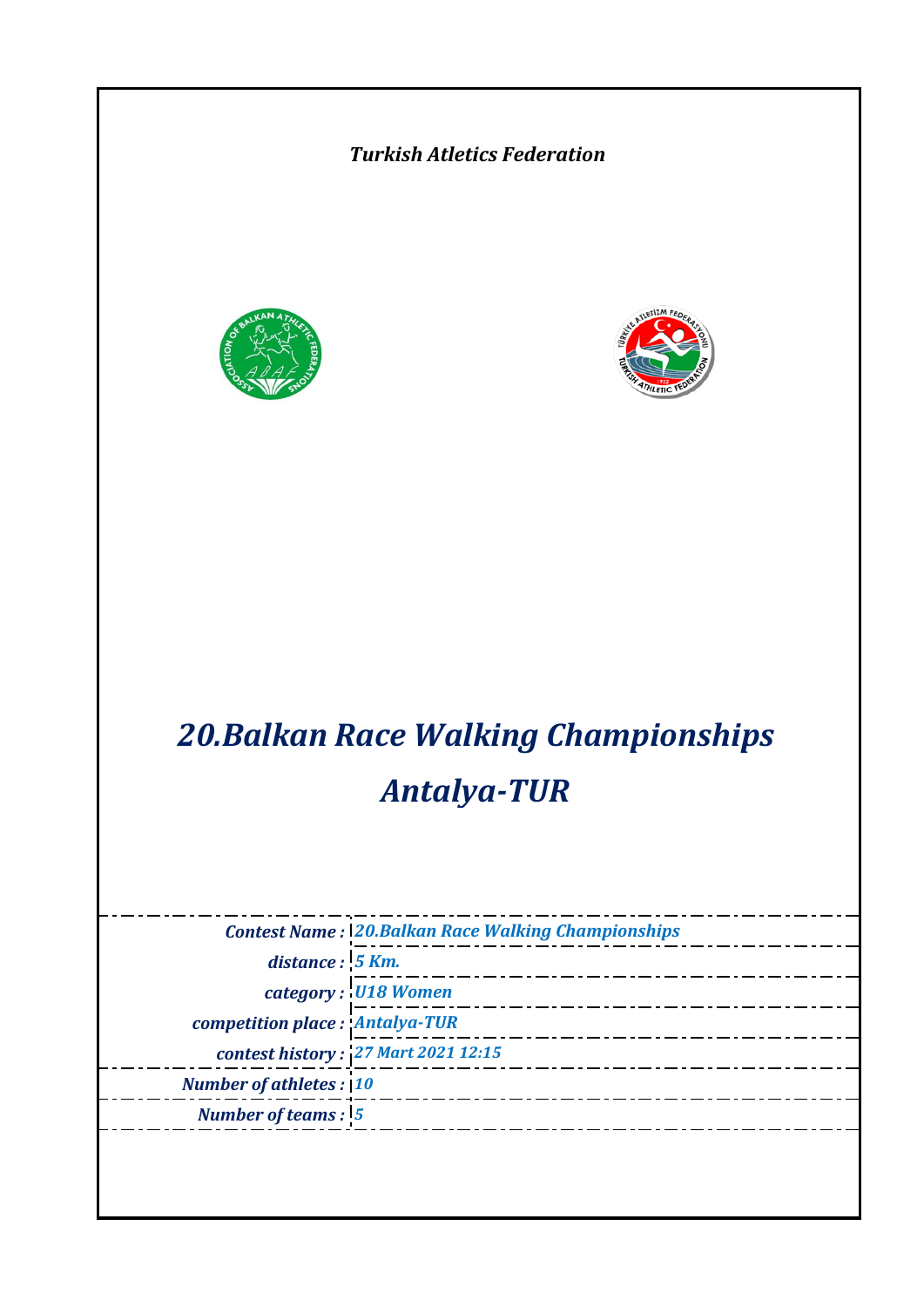



| U18 Women<br>5 Km.       |                 |                         |               |             |            | 27 Mart 2021 12:15 |                |
|--------------------------|-----------------|-------------------------|---------------|-------------|------------|--------------------|----------------|
| Rank                     | <b>BIB</b>      | Name                    | Country       | Team        | <b>YOB</b> | <b>Time</b>        | Point          |
| $\mathbf{1}$             | 26              | ELİFNUR ÖZBEY           | <b>TUR</b>    | $\top$      | 18.03.2004 | 24:01              | 6              |
| $\overline{2}$           | 27 <sub>2</sub> | AYŞENUR BUSE GÜNASLAN   | <b>TUR</b>    | $\top$      | 19.09.2004 | 25:18              | 5              |
| $\mathbf{3}$             | 15              | <b>DELIA OCHIANA</b>    | ROU           | $\top$      | 1.01.2005  | 26:17              | 4              |
| $\overline{4}$           | 16              | DANIELA MADALINA TANASE | ROU           | $\top$      | 1.01.2004  | 27:03              | 3              |
| 5                        | 21              | <b>ANJA NEDELJKOVIC</b> | SRB           | $\top$      | 1.01.2004  | 27:46              | $\overline{2}$ |
| 6                        | 20              | <b>TANJA ANTIC</b>      | SRB           | $\top$      | 1.01.2004  | 28:07              | 1              |
| $\overline{7}$           | 18              | <b>TAMARA REICHT</b>    | <b>SLO</b>    | F           | 1.01.2005  | 28:14              |                |
| 8                        | 5               | ALEKSANDRA BEKIAROVA    | <b>BUL</b>    | $\top$      | 1.01.2004  | 28:58              |                |
| 9                        | 6               | <b>MARIA TASHEVA</b>    | <b>BUL</b>    | $\top$      | 1.01.2004  | 29:21              |                |
| $\overline{\phantom{a}}$ | 33              | <b>AYLIN BARAN</b>      | <b>TUR OC</b> | $\mathsf F$ | 6.06.2005  | <b>DNF</b>         |                |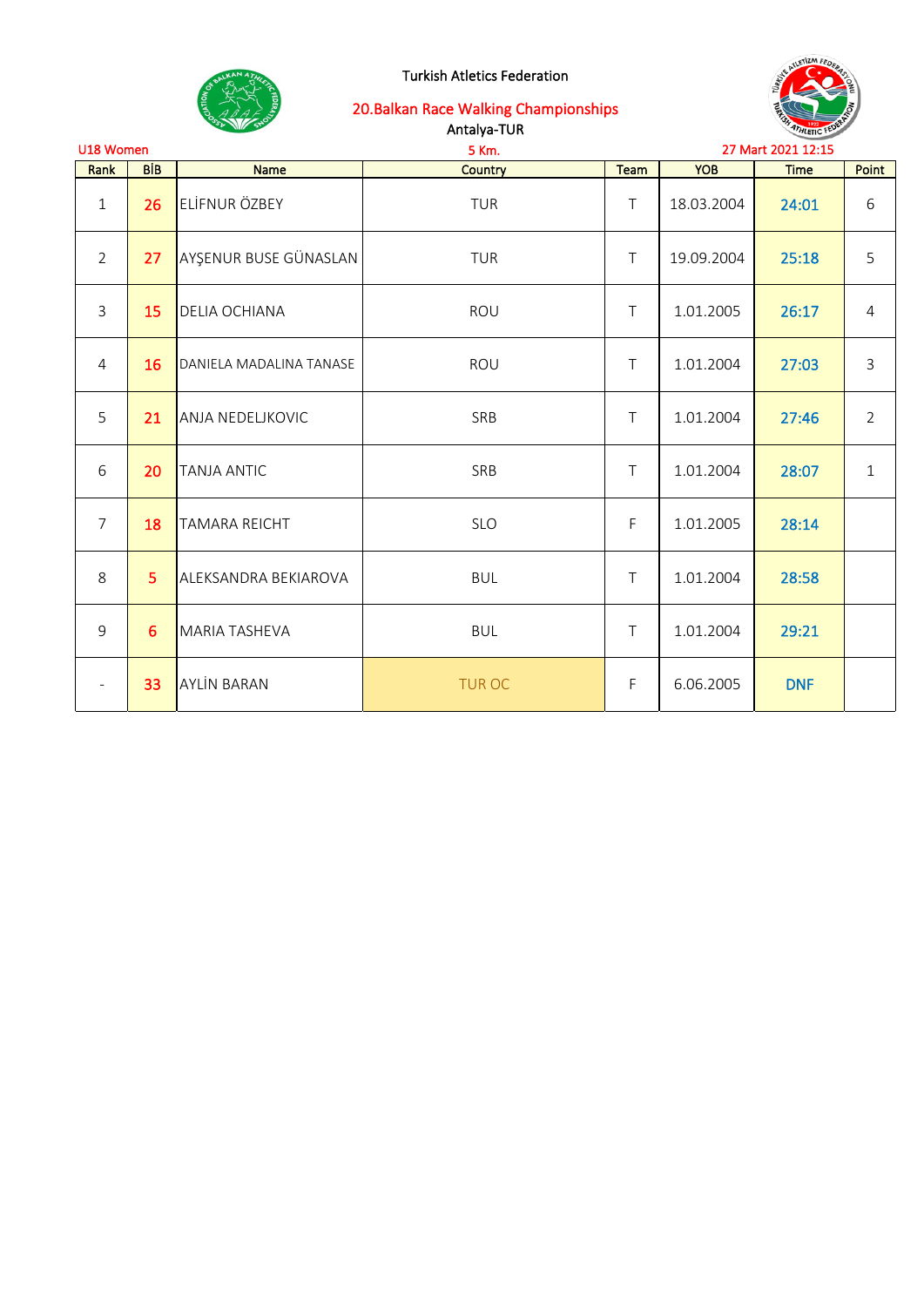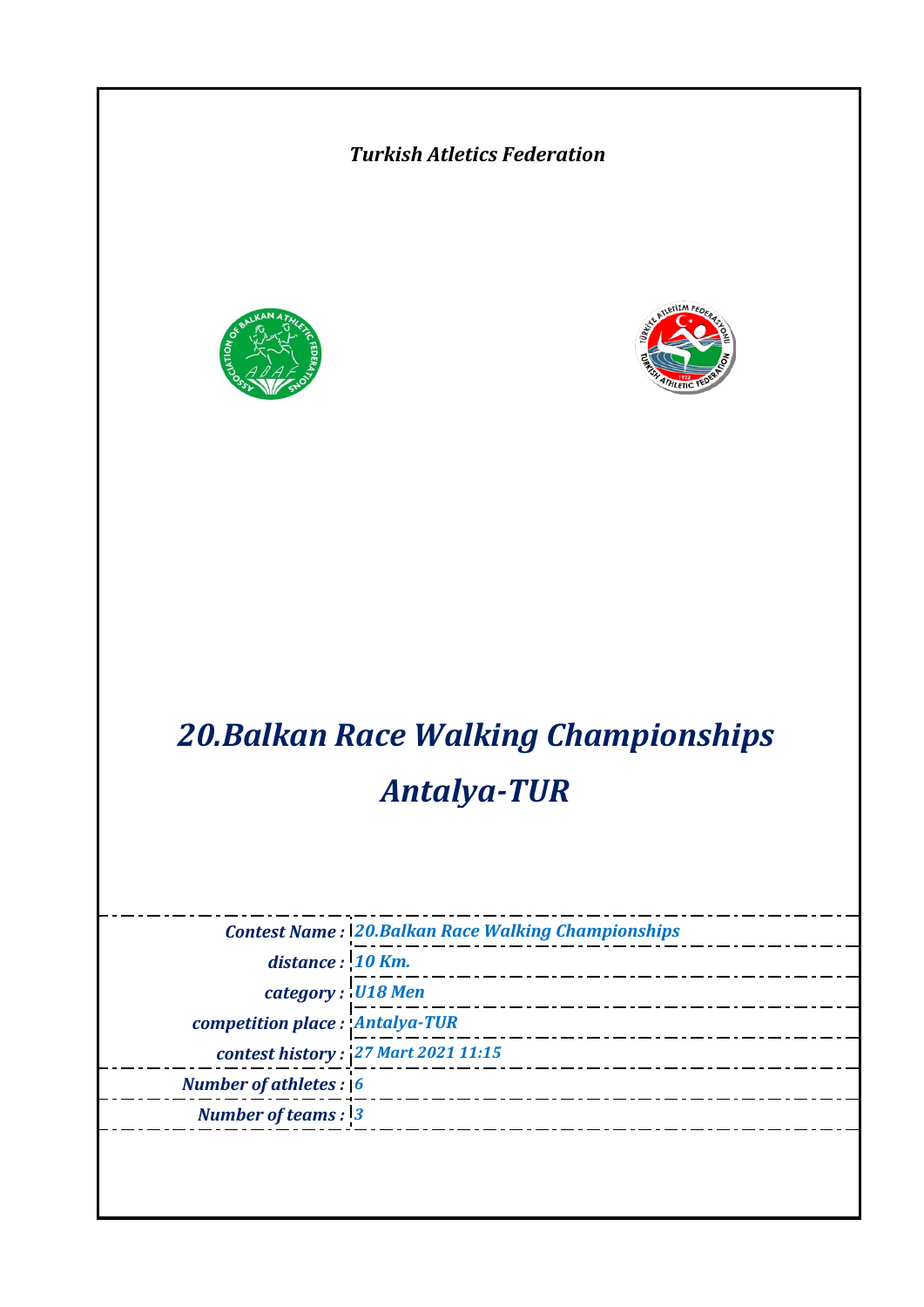

| U18 Men        |            |                         | 10 Km.         | 27 Mart 2021 11:15 |            |             |       |
|----------------|------------|-------------------------|----------------|--------------------|------------|-------------|-------|
| Rank           | <b>BIB</b> | <b>Name</b>             | <b>Country</b> | Team               | <b>YOB</b> | <b>Time</b> | Point |
| $\mathbf{1}$   | 63         | <b>HAYRETTİN YILDIZ</b> | TUR            | T                  | 4.05.2004  | 43:43       | 6     |
| $\overline{2}$ | 64         | MEHMET GÜNGÖR           | TUR            | Τ                  | 7.03.2005  | 45:52       | 5     |
|                | 70         | AYETULLAH BEĞÇE         | <b>TUR OC</b>  | F                  | 25.01.2005 | 46:34       |       |
| $\overline{3}$ | 58         | DARIUS MELENCIUC        | ROU            | F                  | 1.01.2004  | 49:32       | 4     |
| $\overline{4}$ | 53         | <b>DRAGOMIR BORISOV</b> | <b>BUL</b>     | T                  | 1.01.2005  | 55:25       | 3     |
| 5              | 54         | <b>ERKAN ZAKIR</b>      | <b>BUL</b>     | Τ                  | 1.01.2005  | 59:21       | 2     |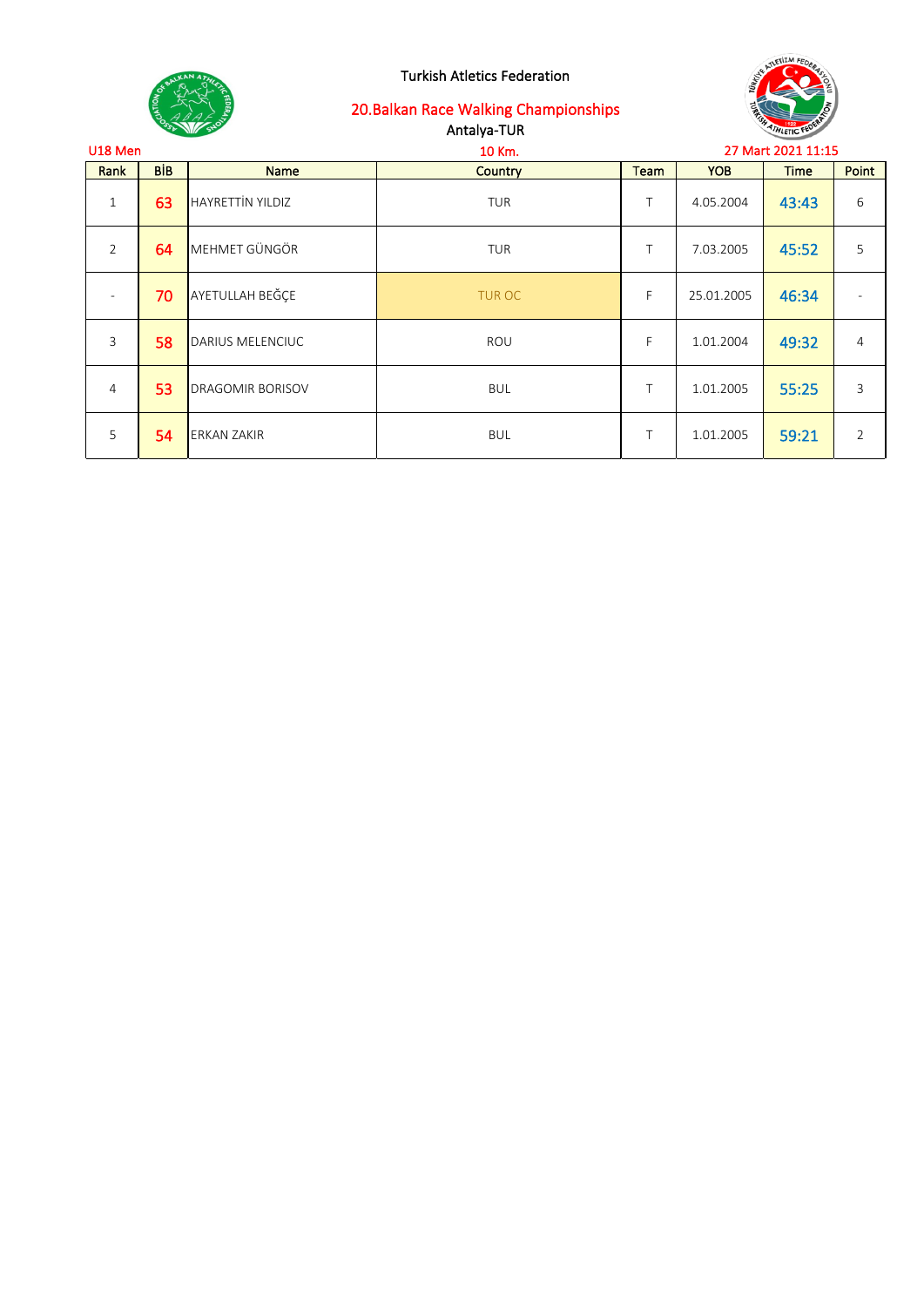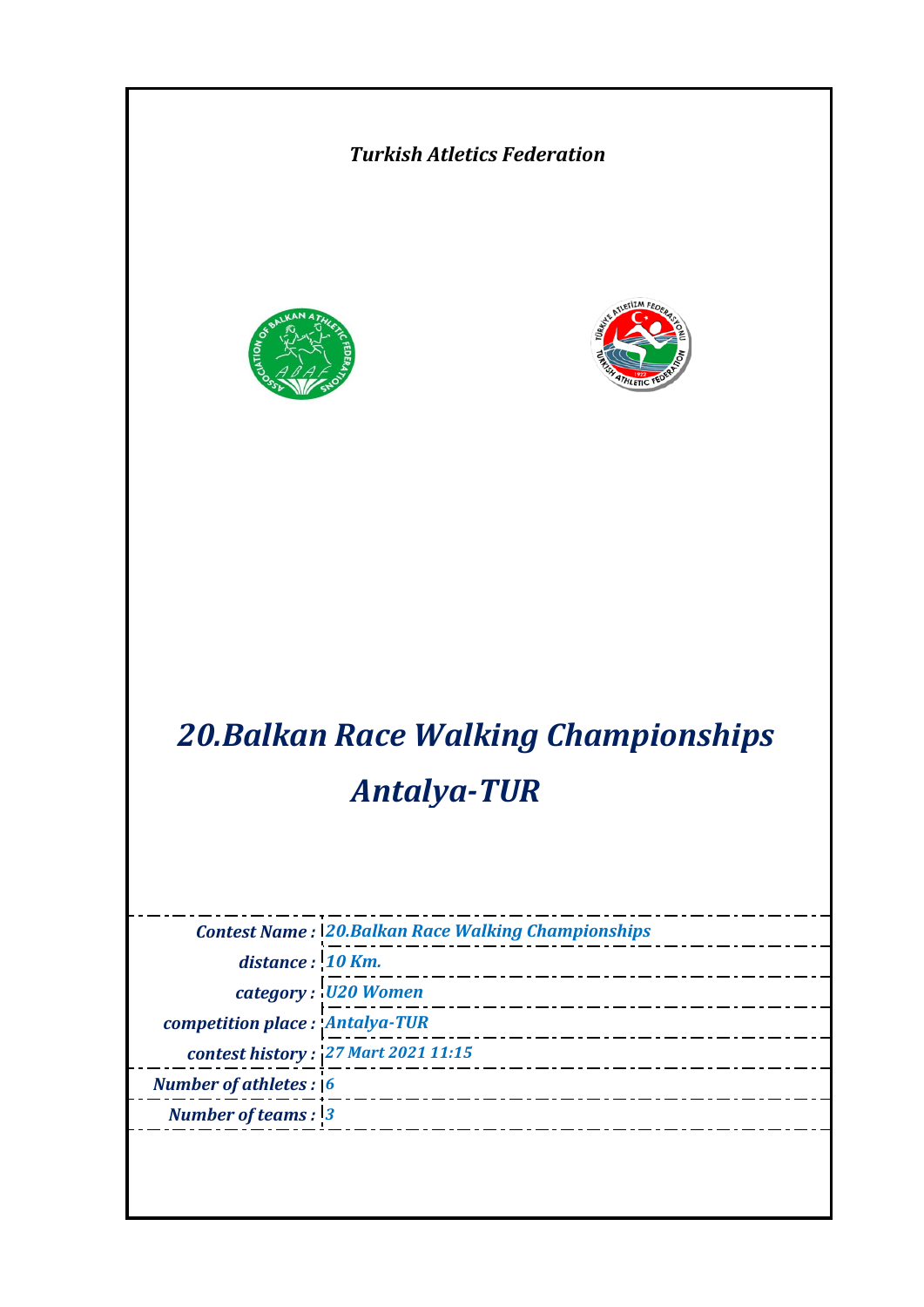



| U20 Women      |            |                        | 10 Km.         | 27 Mart 2021 11:15 |            |             |                |
|----------------|------------|------------------------|----------------|--------------------|------------|-------------|----------------|
| Rank           | <b>BİB</b> | <b>Name</b>            | <b>Country</b> | <b>Team</b>        | <b>YOB</b> | <b>Time</b> | Point          |
| $\mathbf{1}$   | 24         | SONGÜL KOÇER           | <b>TUR</b>     | Τ                  | 1.01.2002  | 50:18       | 6              |
| $\overline{2}$ | 13         | MARIA DIANA LATAREȚU   | ROU            | $\top$             | 1.01.2002  | 51:27       | 5              |
| 3              | 25         | ŞÜKRAN AYAZ            | <b>TUR</b>     | T                  | 14.03.2003 | 52:35       | $\overline{4}$ |
|                | 32         | <b>SELIN ÇADIR</b>     | <b>TUR OC</b>  | T                  | 1.03.2004  | 53:03       |                |
| 4              | 4          | <b>RENI HINEVA</b>     | <b>BUL</b>     | F                  | 1.01.2002  | 59:46       | 3              |
| 5              | 14         | MARIA DELIA ATODIRESEI | ROU            | Τ                  | 1.01.2003  | 59:58       | $\overline{2}$ |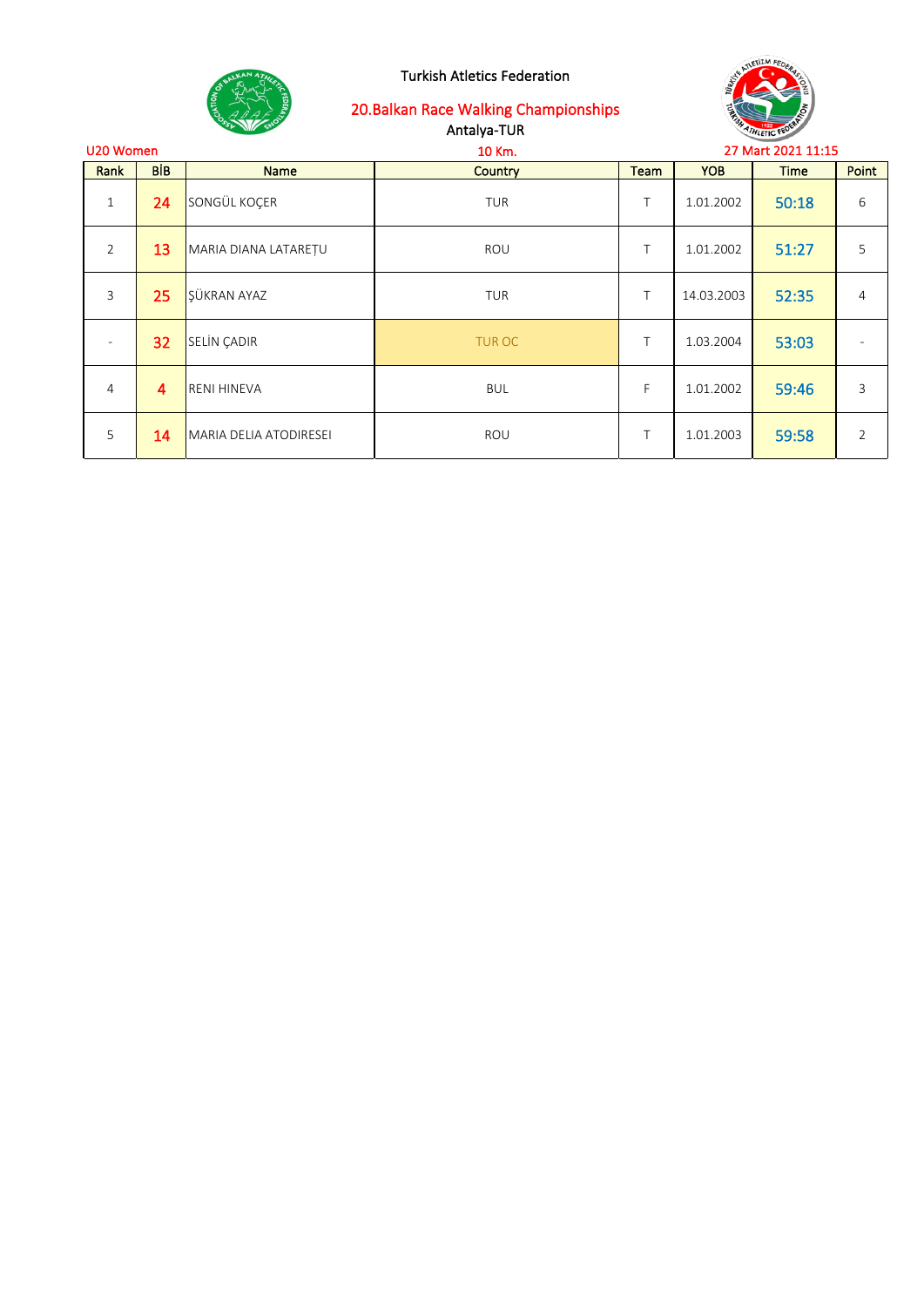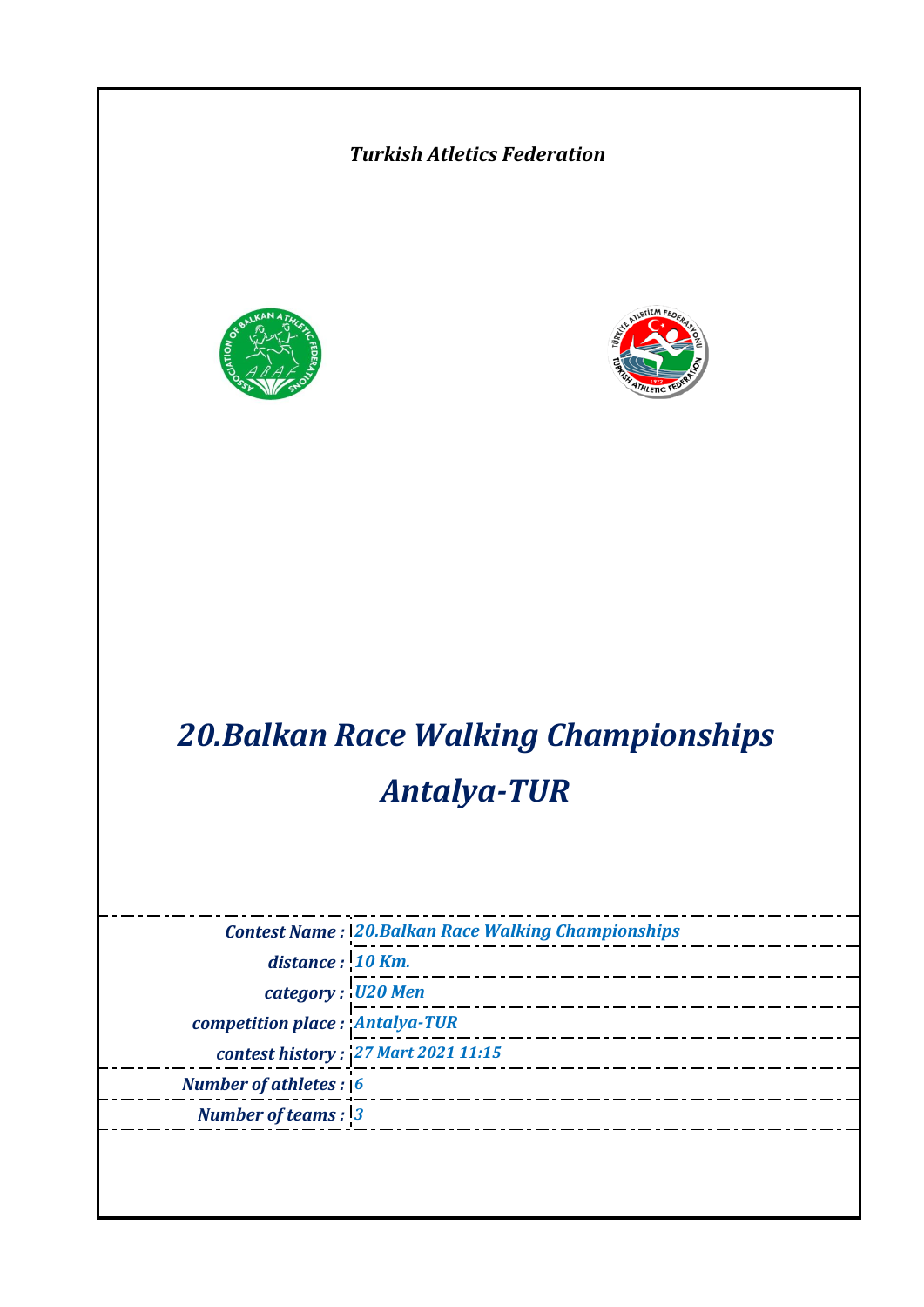

# 20.Balkan Race Walking Championships

Antalya-TUR



| U <sub>20</sub> Men |            |                              | 10 Km.         | 27 Mart 2021 11:15 |            |             |                |
|---------------------|------------|------------------------------|----------------|--------------------|------------|-------------|----------------|
| Rank                | <b>BIB</b> | <b>Name</b>                  | <b>Country</b> | Team               | <b>YOB</b> | <b>Time</b> | Point          |
| $\mathbf{1}$        | 61         | <b>SERHAT GÜNGÖR</b>         | <b>TUR</b>     | Τ                  | 1.03.2002  | 42:06       | 6              |
| $\overline{2}$      | 62         | MAZLUM DEMIR                 | <b>TUR</b>     | Τ                  | 19.12.2003 | 43:13       | 5              |
| 3                   | 57         | <b>GABRIEL VIOREL MILOSI</b> | ROU            | F                  | 1.01.2002  | 54:46       | $\overline{4}$ |
| 4                   | 51         | <b>PETAR DIMOV</b>           | <b>BUL</b>     | Τ                  | 1.01.2003  | 55:23       | 3              |
| 5                   | 52         | <b>GEORGI GEORGIEV</b>       | <b>BUL</b>     | Τ                  | 1.01.2003  | 59:46       | $\overline{2}$ |
|                     | 69         | <b>MUSTAFA TEKDAL</b>        | <b>TUR OC</b>  | F                  | 8.08.2002  | <b>DNF</b>  |                |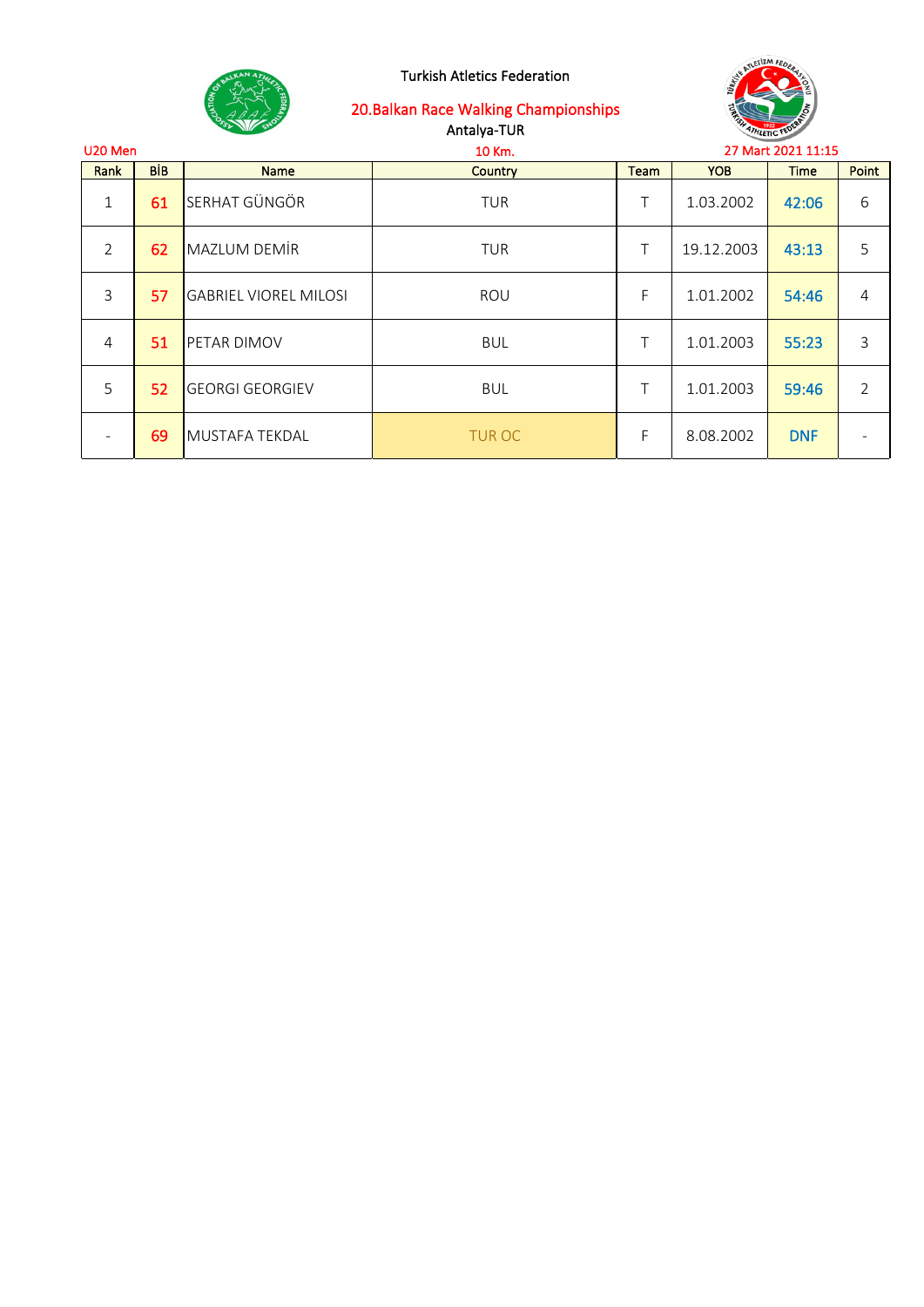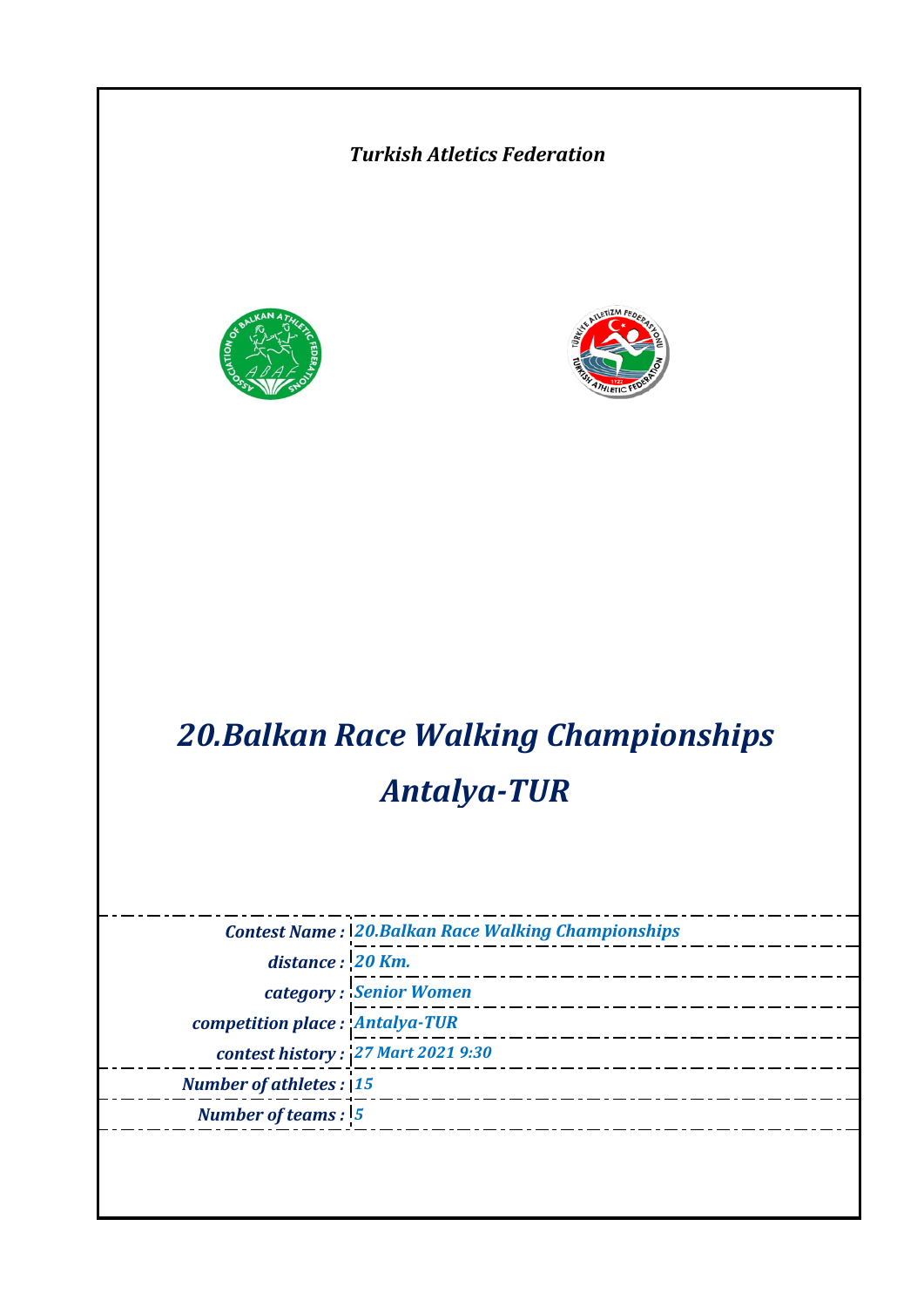

20.Balkan Race Walking Championships

|                          |                 | $35$ M/s                  | Antalya-TUR   | <b>ATHLETIC FEDER</b> |            |                   |                          |                          |
|--------------------------|-----------------|---------------------------|---------------|-----------------------|------------|-------------------|--------------------------|--------------------------|
| <b>Senior Women</b>      |                 |                           | 20 Km.        |                       |            | 27 Mart 2021 9:30 |                          |                          |
| Rank                     | <b>BIB</b>      | <b>Name</b>               | Country       | Team                  | <b>YOB</b> | <b>Time</b>       | Point                    | Record                   |
| $\overline{\phantom{a}}$ | 29              | MERYEM BEKMEZ             | <b>TUROC</b>  | F                     | 31.07.2000 | 1:28:48           |                          | U <sub>23</sub> TR<br>TR |
| $\mathbf{1}$             | 23              | AYŞE TEKDAL               | TUR           | $\top$                | 28.10.1999 | 1:30:12           | 6                        |                          |
| $\overline{\phantom{a}}$ | 10              | <b>KYRIAKI FILTISAKOU</b> | <b>GRE OC</b> | F                     | 14.08.2000 | 1:32:23           | $\overline{\phantom{a}}$ |                          |
| $\overline{2}$           | $\overline{7}$  | PANAYOTA TSINOPOULOU      | GRE           | $\top$                | 16.10.1990 | 1:32:33           | 5                        |                          |
| 3                        | 8               | CHRISTINA PAPADOPOULOU    | GRE           | $\top$                | 05.09.1996 | 1:32:53           | $\overline{4}$           |                          |
| $\blacksquare$           | 28              | <b>KADER DOST</b>         | <b>TUR OC</b> | F.                    | 1.01.2000  | 1:34:46           | $\overline{\phantom{a}}$ |                          |
| $\overline{4}$           | 11              | MIHAELA ACATRINEI         | ROU           | $\top$                | 1.01.1995  | 1:34:56           | $\mathsf{3}$             |                          |
| 5                        | 12 <sup>2</sup> | ANA VERONICA RODEAN       | ROU           | $\top$                | 1.01.1984  | 1:36:17           | $\overline{2}$           |                          |
| 6                        | 22              | <b>EVIN DEMIR</b>         | <b>TUR</b>    | $\top$                | 1.10.2001  | 1:37:59           | $\mathbf{1}$             |                          |
| $\blacksquare$           | 30              | <b>BEDRİYE TEKİN</b>      | <b>TUR OC</b> | F                     | 11.07.2001 | 1:45:09           | $\overline{\phantom{a}}$ |                          |
| $\overline{\phantom{a}}$ | 31              | AYŞE KILIÇ                | <b>TUROC</b>  | F                     | 3.04.2001  | 1:45:20           | $\overline{\phantom{a}}$ |                          |
| $\overline{7}$           | 17              | ANA INTIHAR MARULC        | SLO           | $\top$                | 20.11.2000 | 2:07:53           |                          |                          |
| 8                        | $\overline{2}$  | STANISLAVA PETROVA        | <b>BUL</b>    | $\top$                | 1.01.1993  | 2:12:15           |                          |                          |
| 9                        | $\mathbf{1}$    | MARIA ANGELOVA            | <b>BUL</b>    | $\top$                | 1.01.1980  | 2:16:13           |                          |                          |
| $\overline{\phantom{a}}$ | 9               | OLGA FIASKA               | <b>GRE OC</b> | F                     | 09.11.2001 | <b>DNF</b>        |                          |                          |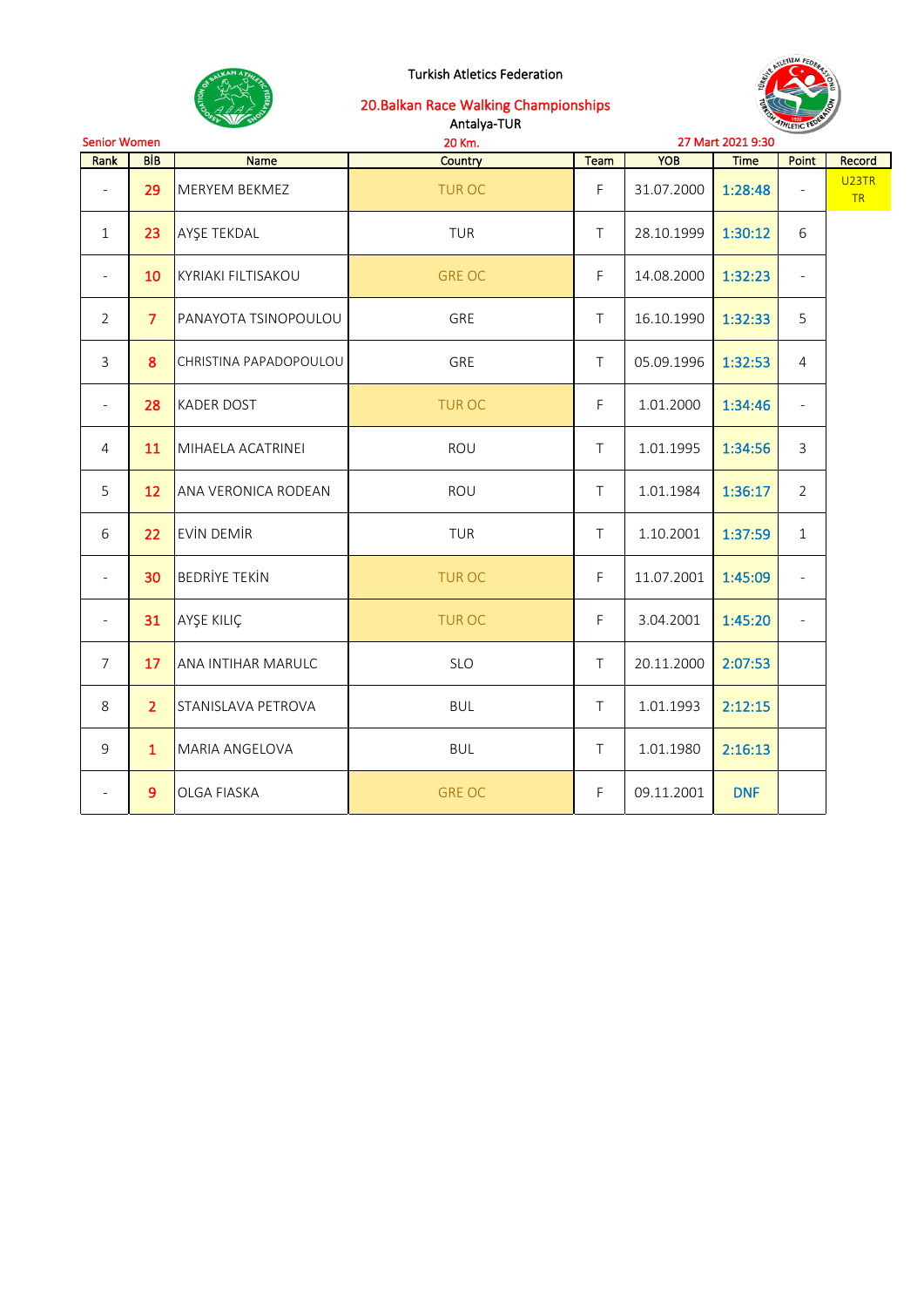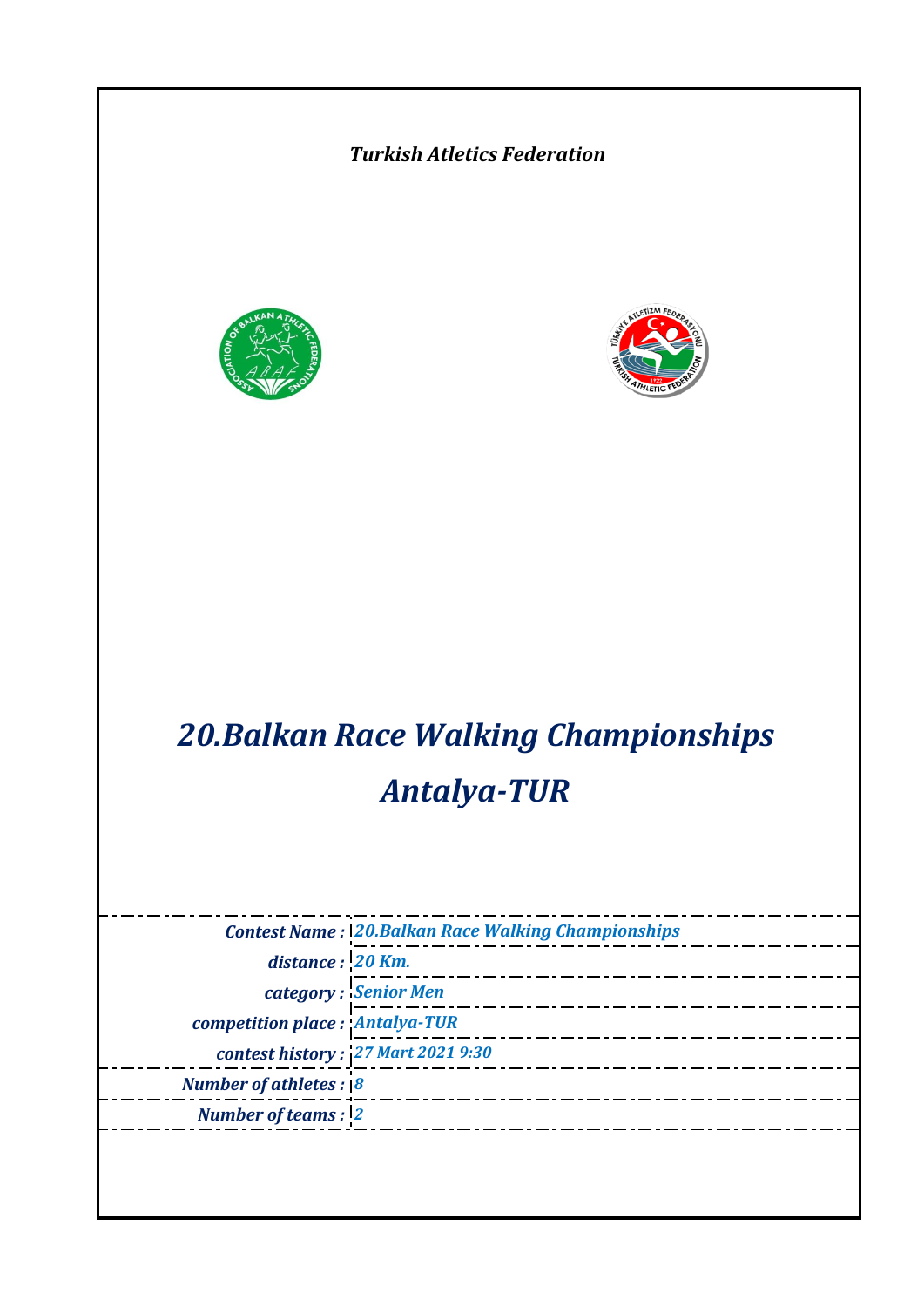



| <b>Senior Men</b><br>20 Km. |            |                                       |               |             | 27 Mart 2021 9:30 |            |                |
|-----------------------------|------------|---------------------------------------|---------------|-------------|-------------------|------------|----------------|
| Rank                        | <b>BIB</b> | <b>Team</b><br>Country<br><b>Name</b> |               | <b>YOB</b>  | <b>Time</b>       | Point      |                |
| 1                           | 59         | <b>ŞAHİN ŞENODUNCU</b>                | <b>TUR</b>    | Τ           | 24.04.1994        | 1:24.20    | 6              |
| $\overline{2}$              | 60         | ABDULSELAM İMUK                       | <b>TUR</b>    | Τ           | 1.01.1999         | 1:24.51    | 5              |
|                             | 65         | <b>SELMAN İLHAN</b>                   | <b>TUR OC</b> | F           | 7.01.2000         | 1:25.37    |                |
|                             | 66         | MUSTAFA ÖZBEK                         | <b>TUR OC</b> | $\top$      | 21.03.1997        | 1:27.20    |                |
| 3                           | 56         | <b>IONUT PLESU</b>                    | ROU           | $\top$      | 1.01.1998         | 1:31.26    | $\overline{4}$ |
| 4                           | 55         | <b>ANDREI GAFITA</b>                  | ROU           | $\top$      | 1.01.1996         | 1:34.39    | $\overline{3}$ |
|                             | 67         | MERT ATLI                             | <b>TUR OC</b> | $\mathsf F$ | 23.07.1993        |            |                |
|                             | 68         | SERKAN DOĞAN                          | <b>TUR OC</b> | F           | 1.04.1992         | <b>DNF</b> |                |